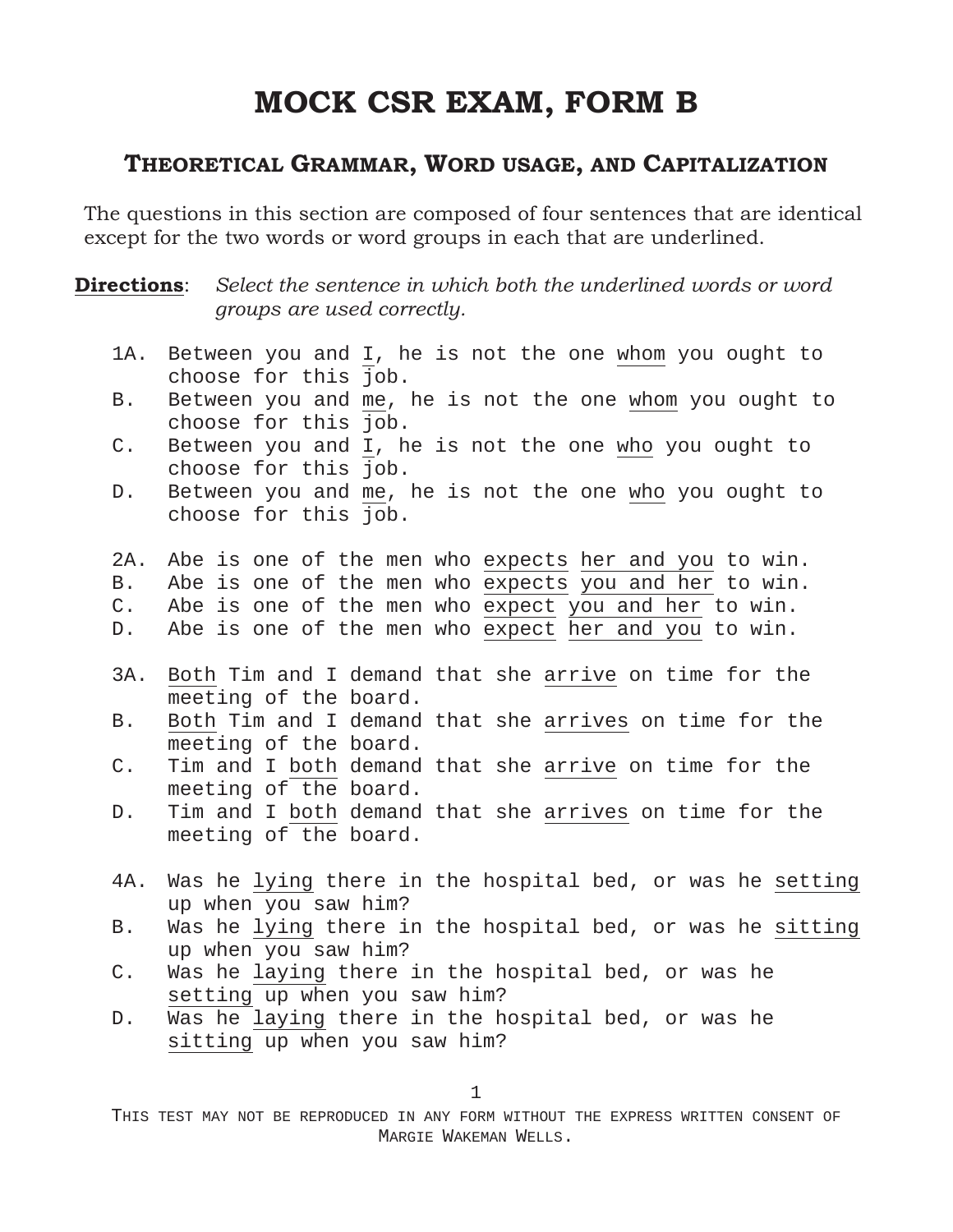- 5A. I don't remember if anyone had their own cell phone.
- B. I don't remember whether anyone had their own cell phone.
- C. I don't remember whether anyone had his own cell phone.
- D. I don't remember if anyone had his own cell phone.

6A. It is you who they think is to speak.

- B. It is you who they think are to speak.
- C. It is you whom they think is to speak.
- D. It is you whom they think are to speak.

7A. As I said, I wonder about him wanting to retire.

- B. Like I said, I wonder about him wanting to retire.
- C. Like I said, I wonder about his wanting to retire.
- D. As I said, I wonder about his wanting to retire.
- 8A. It was nowhere near enough and was very different than what we expected.
- B. It was nowhere near enough and was very different from what we expected.
- C. It was not nearly enough and was very different than what we expected.
- D. It was not nearly enough and was very different from what we expected.
- 9A. The number of selections is growing, and either the bosses or the foreman has to make the choice.
- B. The number of selections are growing, and either the bosses or the foreman have to make the choice.
- C. The number of selections is growing, and either the bosses or the foreman have to make the choice.
- D. The number of selections are growing, and either the bosses or the foreman has to make the choice.
- 10A. Anyone of those people has a chance at this.
- B. Anyone of those people have a chance at this.
- C. Any one of those people have a chance at this.
- D. Any one of those people has a chance at this.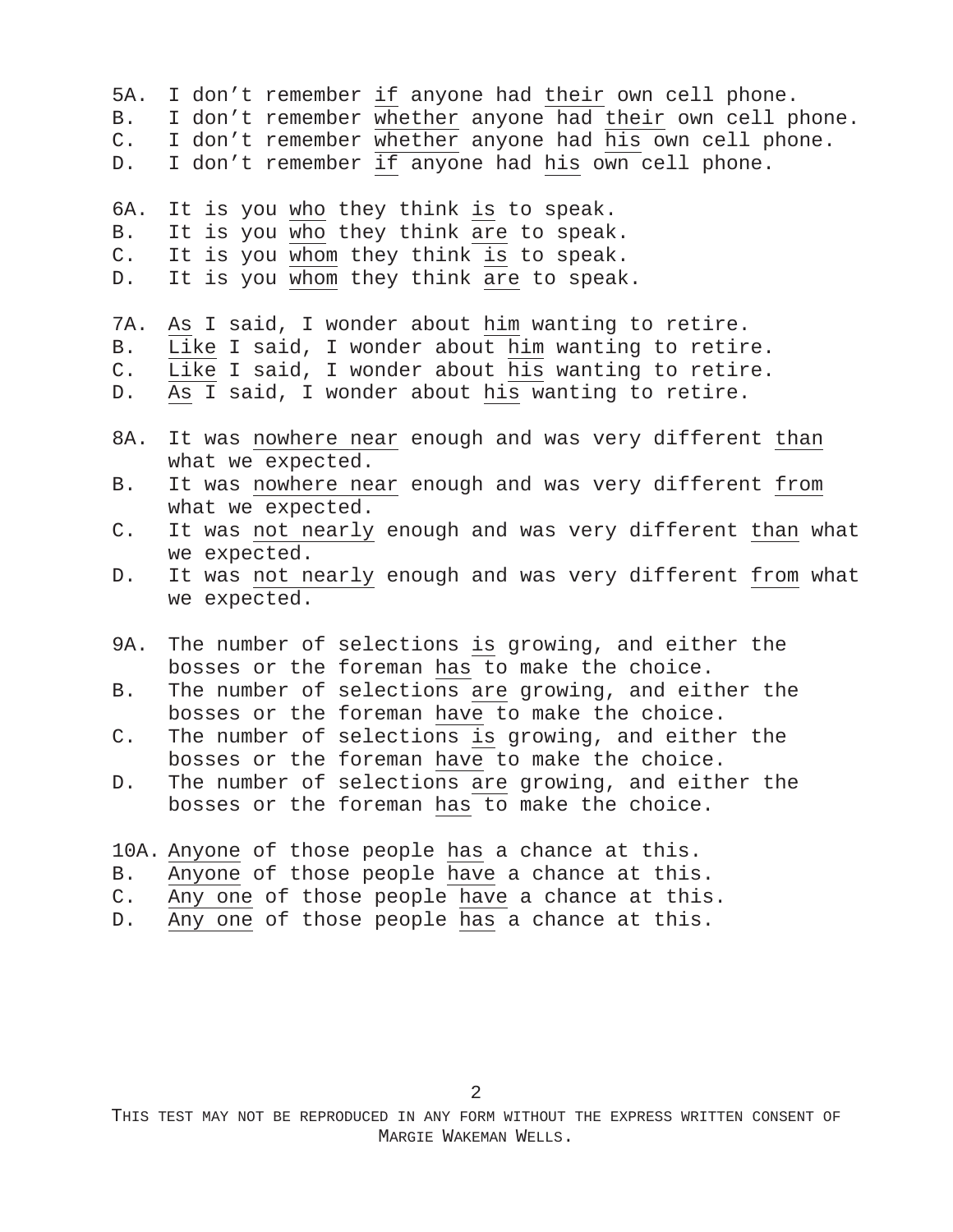11A. Every man and woman are to be given less actual choices.

- B. Every man and woman is to be given fewer actual choices.
- C. Every man and woman is to be given less actual choices.
- D. Every man and woman are to be given fewer actual choices.
- 12A. Part of that notice in the magazines suggests that either it be sent to Jacobs or Ray.
- B. Part of that notice in the magazines suggests that it be sent to either Jacobs or Ray.
- C. Part of that notice in the magazines suggest that it be sent to either Jacobs or Ray.
- D. Part of that notice in the magazines suggest that either it be sent to Jacobs or Ray.

13A. He wanted it finished quicker than me. B. He wanted it finished more quickly than me. C. He wanted it finished more quickly than I. D. He wanted it finished quicker than I.

- 14A. There are three of us on the lighting crew -- Howard, Jaime, and I -- that have gone there before.
- B. There are three of us on the lighting crew -- Howard, Jaime, and me -- that have gone there before.
- C. There are three of us on the lighting crew -- Howard, Jaime, and I -- that have went there before.
- D. There are three of us on the lighting crew -- Howard, Jaime, and me -- that have went there before.

15A. He said most of the class have done well on the test. B. He said most of the class has done well on the test. C. He said most of the class have done good on the test. D. He said most of the class  $\overline{\text{has}}$  done good on the test.

16A. I am to assume neither of them is leaving, aren't I? B. I am to assume neither of them is leaving, am I not? C. I am to assume neither of them are leaving, aren't I? D. I am to assume neither of them are leaving, am I not?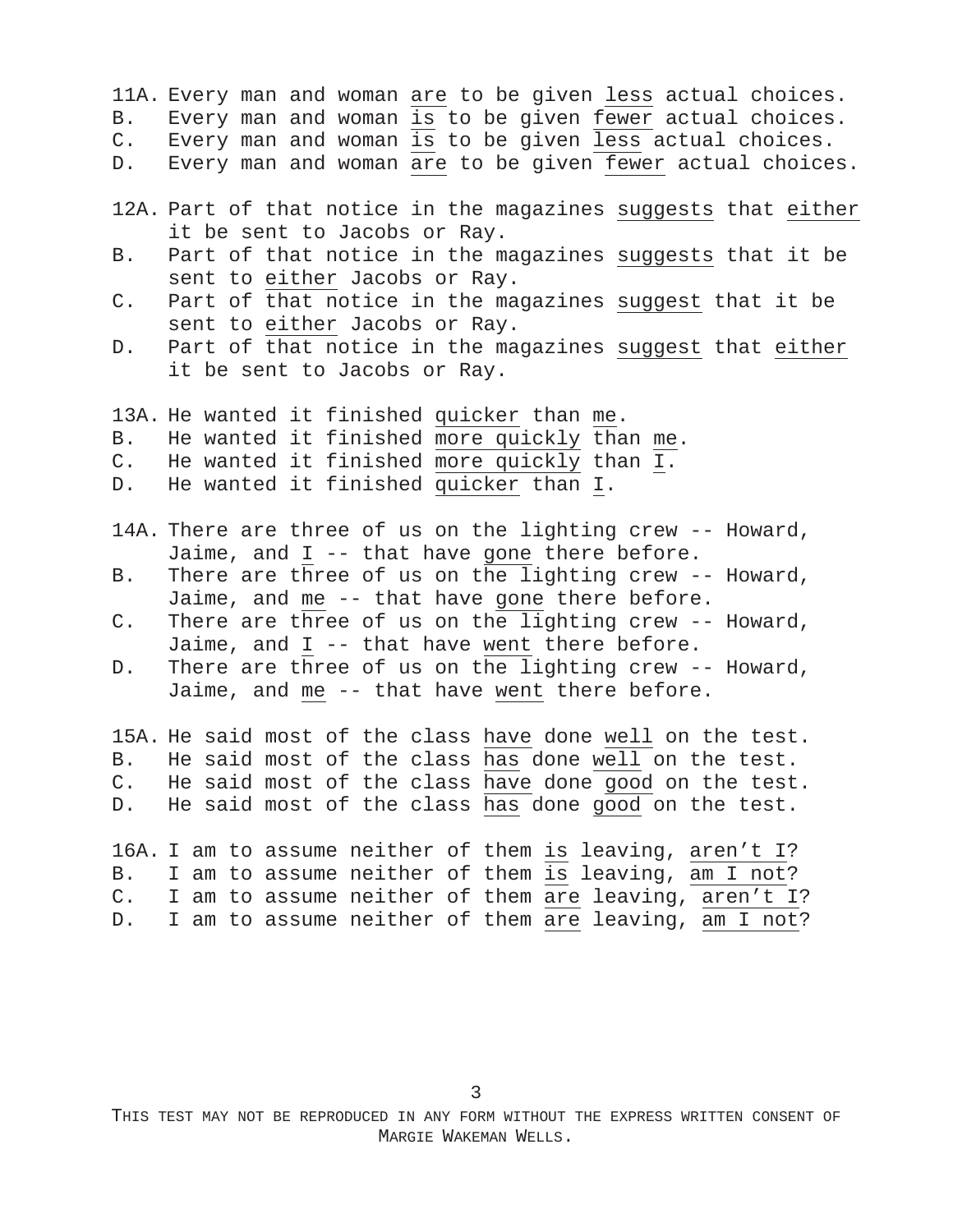- 17A. The reason for this problen is because it is being played too loud.
- B. The reason for this problem is that it is being played too loudly.
- C. The reason for this problem is because it is being played too loudly.
- D. The reason for this problem is that it is being played too loud.
- 18A. Jeff was thought to be he whom we were seeking; so we didn't look for any more possibilities.
- B. Jeff was thought to be him whom we were seeking; so we didn't look for any more possibilities.
- C. Jeff was thought to be he whom we were seeking; so we didn't look for anymore possibilities.
- D. Jeff was thought to be him whom we were seeking; so we didn't look for anymore possibilities.
- 19A. If he would have sent it to me earlier, I could have been the one whom they called.
- B. If he had sent it to me earlier, I could have been the one who they called.
- C. If he would have sent it to me earlier, I could have been the one who they called.
- D. If he had sent it to me earlier, I could have been the one whom they called.
- 20A. I told them -- the doctor, the nurse, and her -- that she had lain there long enough for the cast to dry.
- B. I told them -- the doctor, the nurse, and she -- that she had lain there long enough for the cast to dry.
- C. I told them  $-$  the doctor, the nurse, and she  $-$  that she had laid there long enough for the cast to dry.
- D. I told them -- the doctor, the nurse, and her -- that she had laid there long enough for the cast to dry.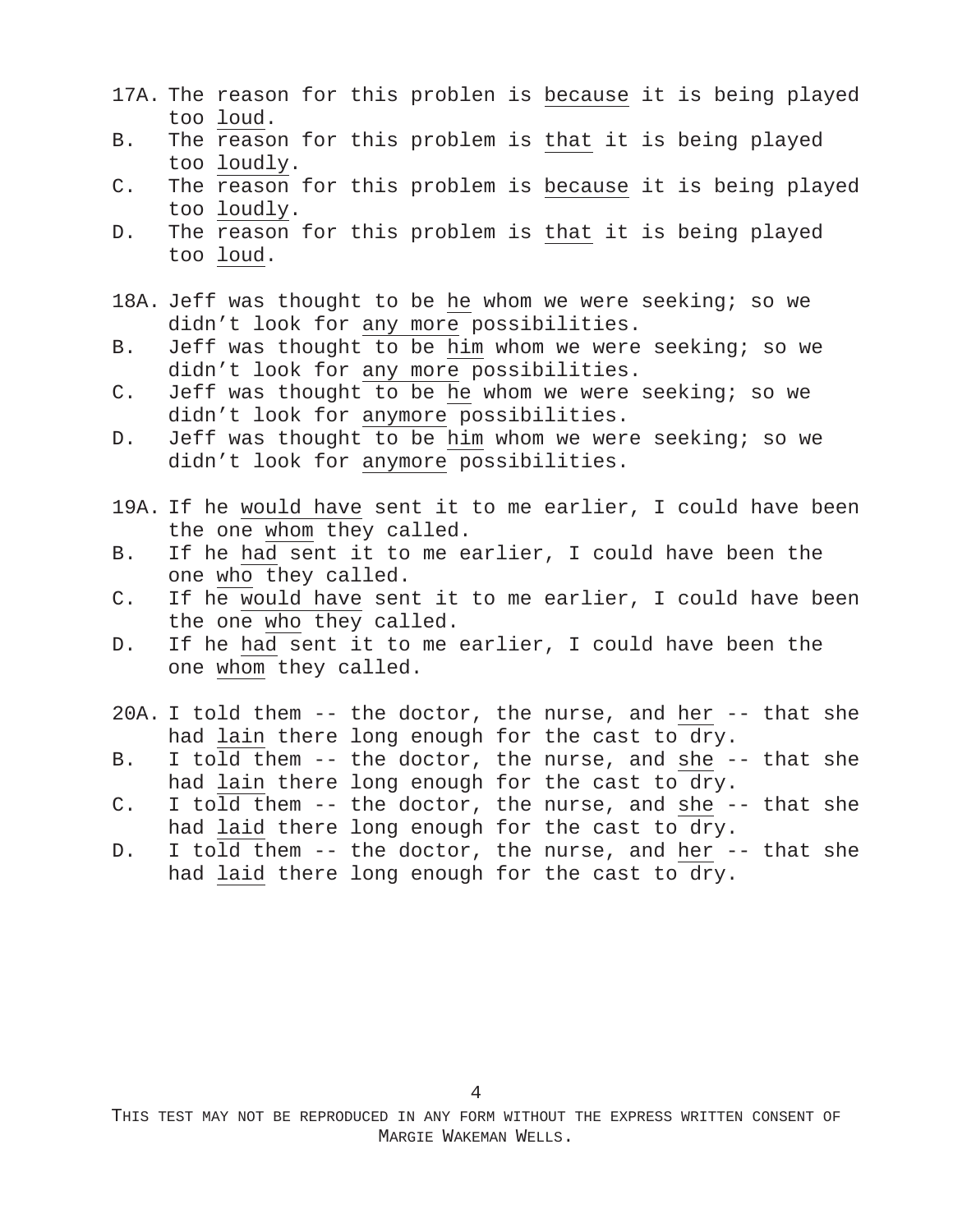## **PROOFREADING FOR PUNCTUATION, SPELLING, AND WORD USAGE**

This section consists of four-line cases. Each line in each case is a separate test item.

Read each case and determine whether each individual line in the case contains a punctuation error, a spelling error, a word usage error, or no error.

Capitalization, grammar, and hyphenation are not tested in this section.

**Directions**: *Select the option that designates the type of error*.

- A. Punctuation error: Commas, periods, question marks, quotes, dashes, apostrophes, semicolons, or colons that are used incorrectly, omitted, or misplaced.
- B. Spelling error: A word that is misspelled and forms no valid word. Example: *defendant* (correct) vs. *defendent* (incorrect).
- C. Word usage error: A word that is spelled correctly but used incorrectly. Example: *principle*/*principal*, *affect*/*effect*, *flair*/*flare*, *rest*/*wrest*, *sometime*/*some time* (limited to similar-sounding words).
- D. No error: The line contains no errors.
- 21 \_\_\_ At the time the suspect was sited, the police
- 22 \_\_\_ were in the area. Based on the report, they
- 23 \_\_\_ began a foot persuit immediately in the 24 \_\_\_ predominately wooded area.
- 25 When he asked, "How far is it," what was
- 26 \_\_\_ your response? Did you say to him "I don't
- 27 \_\_\_ live in the area, and I have no idea?" He
- 28 \_\_\_ was looking for his parent's house; right?
- 
- 29 \_\_\_ His idiosyncrasies were not conducive to our
- 30 \_\_\_ maintaining a good relationship, thus we
- 31 \_\_\_ went our seperate ways. I later heard that
- 32 \_\_\_ he had sought therapy, and was doing well.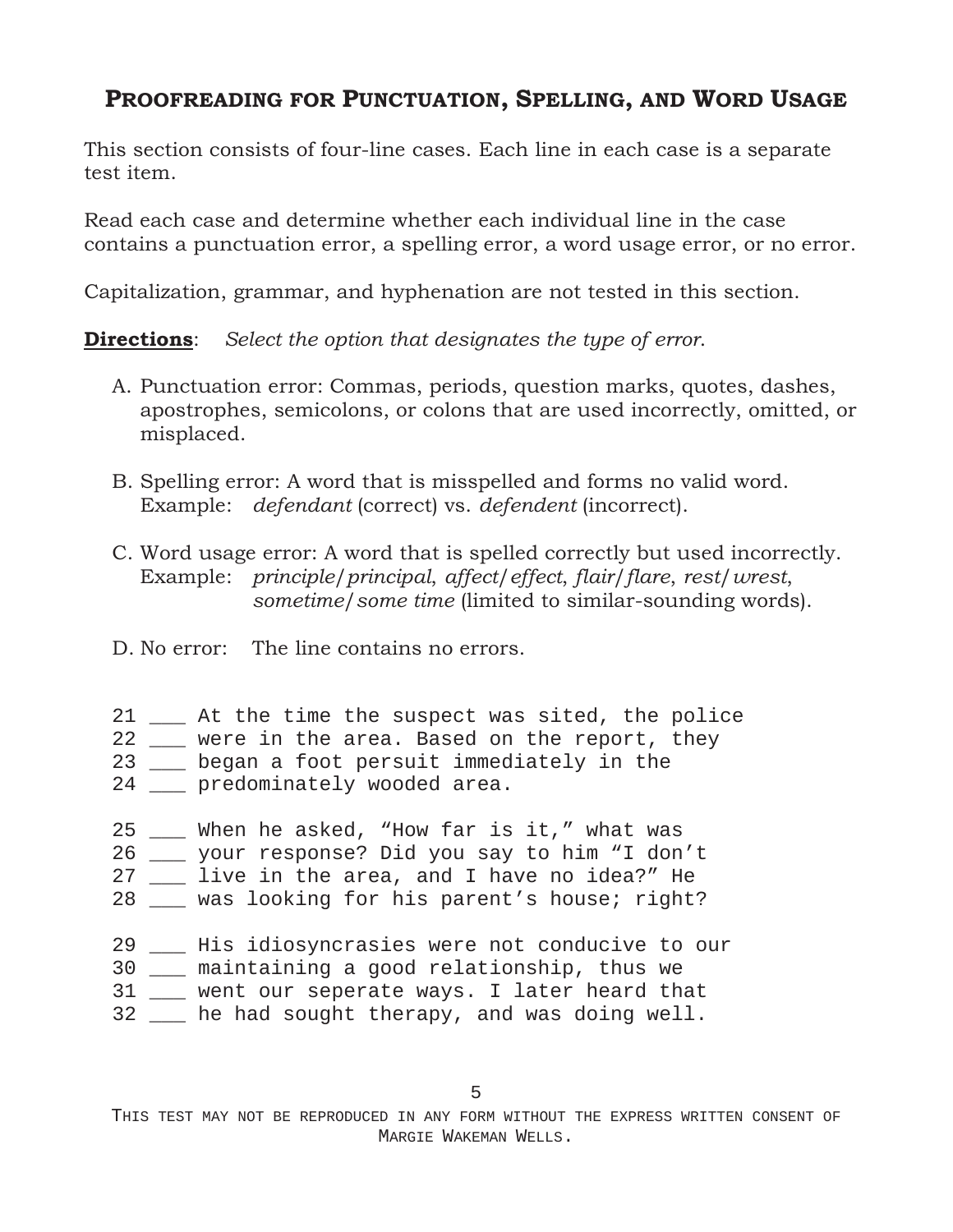\_\_\_ I had gone to Dr. Haynes, who was located in \_\_\_ Santa Monica, a specialist, Dr. Ray, that was \_\_\_ recommended by Dr. Haynes; and a \_\_\_ therapist, all three of whom helped me. \_\_\_ He gave three excuses: no job, no insurance, \_\_\_ no transportation - for what was happening to \_\_\_ him. He was trying to pedal his wares on the \_\_\_ streets in the vacinity of our neighborhood. \_\_\_ Did you say to me, "I saw him clearly, sir"? \_\_\_ Would you please indentify here the plantiff, \_\_\_ whom you say you saw that night? If it \_\_\_ please, Your Honor, the witness can just point. \_\_\_ I went to the capitol to meet with the staff of \_\_\_ the company, and while I was there, intended to talk \_\_\_ with the president regarding the abominable lack \_\_\_ of production, work related production, at the plant. 49 \_\_ It seemed not to phase her that she, after she \_\_\_ was fired from the company, did not get support \_\_\_ from her fiancée, Robb. Because he also worked \_\_\_ for the company he was in an awkward position. \_\_\_ To affect our plan, we saw a need to make companywide \_\_\_ changes in the policies. That is what we wanted \_\_\_ to accomplish with this new policy, that we create an \_\_\_ organization that is more proffitable, more lucrative. \_\_\_ The senator's failure to enact a law applicable \_\_\_ to the problem as it exsists in this nation is \_\_\_ inexcusable because there has been input from all \_\_\_ factions about the necessity for it's passage. \_\_\_ What did you mean yesterday when you used the word, \_\_\_ absent? Did you mean that he was physically never \_\_\_ there, or emotionally not there? Did he, in your \_\_\_ opinion, aid you to surmount the hurtles?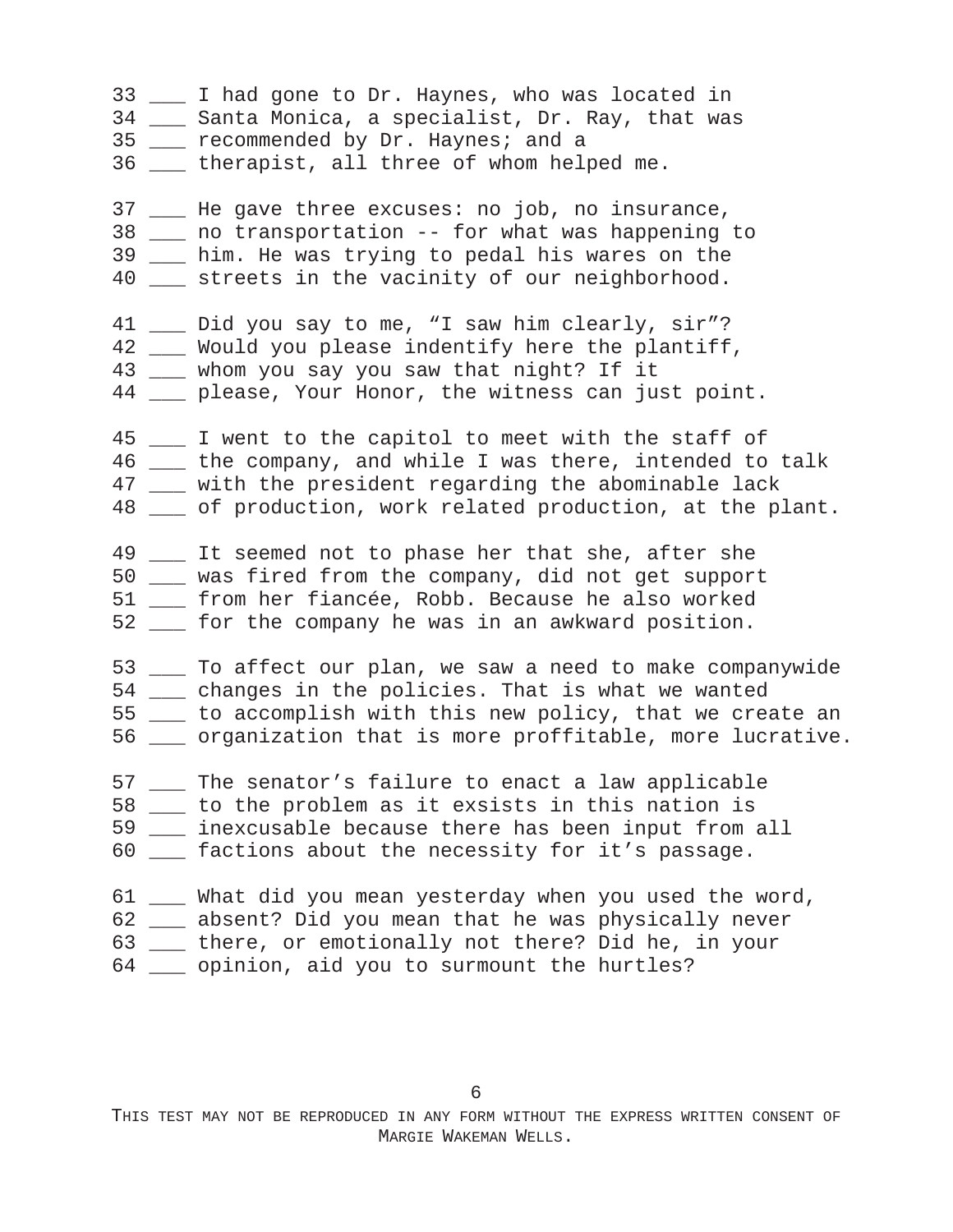- \_\_\_ The bank sent a brief note, but not the complete
- \_\_\_ explanation that was needed, in my view. I accidently
- \_\_\_ came across information that was supposed to be
- \_\_\_ sent last week to the oversees sources.
- \_\_\_ I am asking whether he is a Britain or a Canadian \_\_\_ and when he came to own this land? I know that part \_\_\_ of the acreage was seeded in the agreement the two 72 \_\_ signed with the Arnesses' attorney.
- \_\_\_ Who did the electrical work for the company, was it \_\_\_ Johnson? I know the wires were coated. Is he the only \_\_\_ one that could decipher the system or was it well
- \_\_\_ known to all? This is crucial, sir, to our case.
- \_\_\_ He owned an old coop, which he had spent a lot of
- \_\_\_ money to fix up and loved to drive. This occurance
- \_\_\_ devastated him. He regretted everyday that his
- 80 \_\_\_ carelessness caused this unbelieveable accident.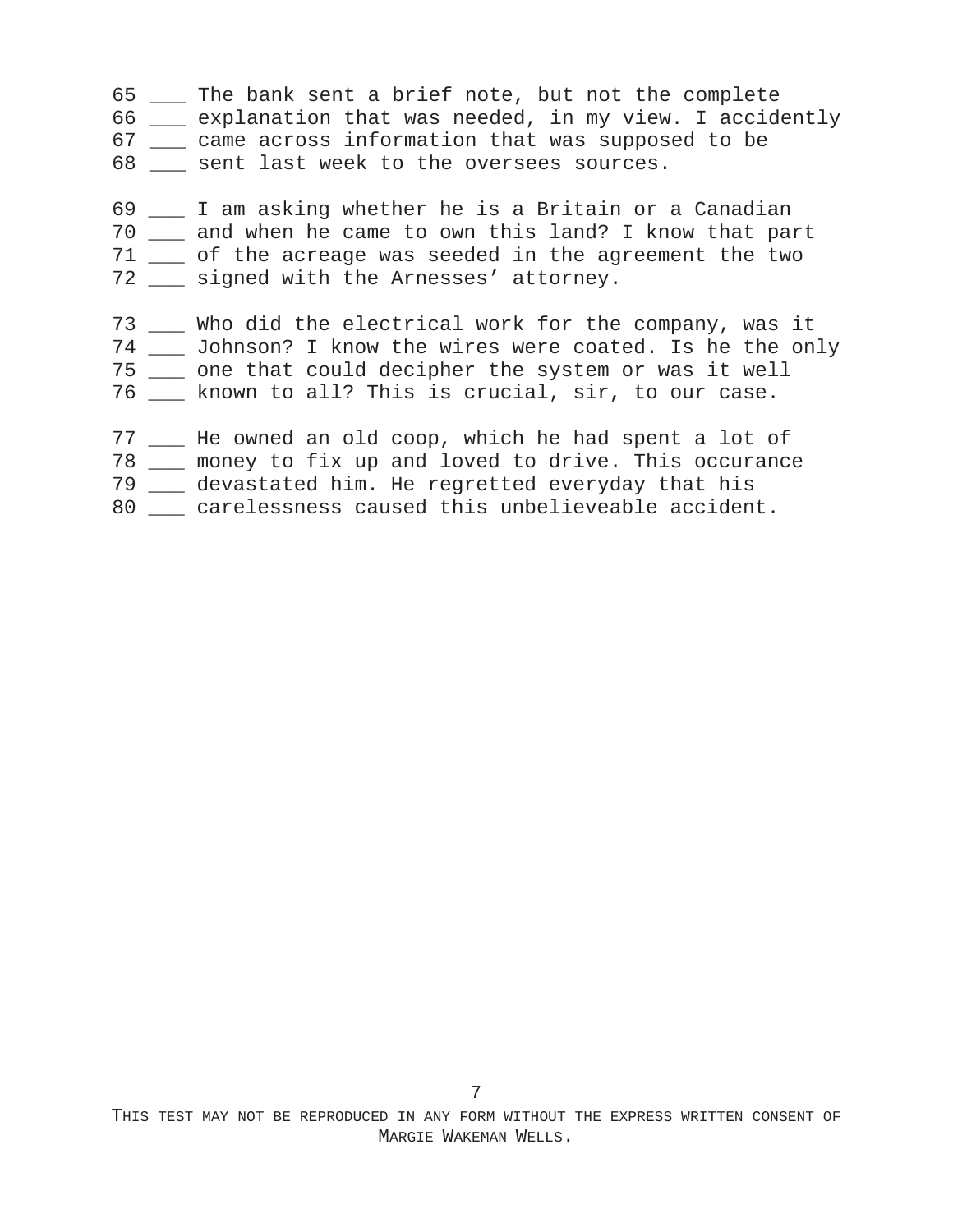#### **VOCABULARY**

**Directions**: *Choose the word or phrase that is closest in meaning to the word in capital letters.*

81. AEGIS A) comparison B) protection C) predicament D) nature 82. SEAR A) scorch B) foresee C) believe D) favor 83. MOLLIFY A) design B) destroy C) listen D) soften 84. IMMOLATE A) copy B) model C) kill D) settle 85. EXPEDITIOUS A) efficient B) useful C) angry D) abundant 86. INCLEMENT A) sad B) unprincipled C) secretive D) severe 87. CORONA A) crown B) beverage C) prediction D) event 88. SCION A) predicament B) development C) proprietor D) heir 89. LANGUOROUS A) voracious B) beneficial C) huge D) lethargic 90. SALUTARY A) orthopedic B) beneficial C) large D) greeting 91. PREDILECTION A) nomination B) choice C) winner D) warning 92. COMITY A) communion B) hilarity C) friendship D) comfort 93. CHALICE A) cup B) cloak C) chapel D) wine 94. INEFFABLE A) misread B) erratic C) unspeakable D) unknown 95. COGENT A) convincing B) likely C) sagacious D) needed 96. INVEIGH A) request B) rail C) abhor D) strain 97. FOMENT A) circulate B) decay C) incite D) burn 98. TRAVAIL A) tact B) anguish C) trip D) misstep 99. APLOMB A) composure B) fruit C) difficulty D) stiffness 100.STASIS A) fact B) foundation C) equilibrium D) gratitude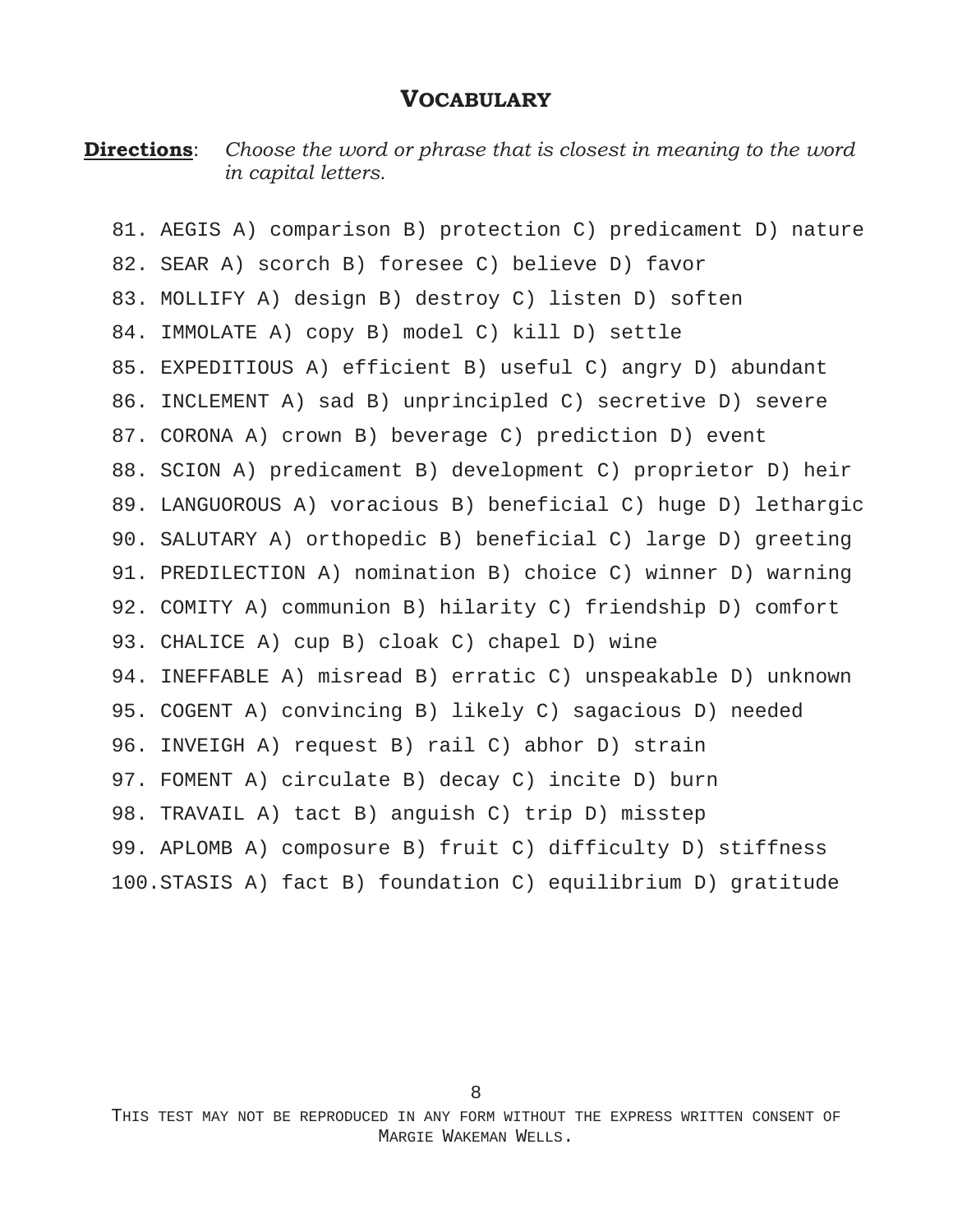# **MOCK CSR EXAM, FORM B ANSWERS**

### **THEORETICAL GRAMMAR, WORD USAGE, AND CAPITALIZATION**

The questions in this section are composed of four sentences that are identical except for the two words or word groups in each that are underlined.

**Directions**: *Select the sentence in which both the underlined words or word groups are used correctly.*

- 1A. Between you and I, he is not the one whom you ought to choose for this job.
- **B. Between you and me, he is not the one whom you ought to choose for this job.**
- C. Between you and I, he is not the one who you ought to choose for this job.
- D. Between you and me, he is not the one who you ought to choose for this job.

2A. Abe is one of the men who expects her and you to win.

- B. Abe is one of the men who expects you and her to win.
- **C. Abe is one of the men who expect you and her to win.**
- D. Abe is one of the men who expect her and you to win.
- **3A. Both Tim and I demand that she arrive on time for the meeting of the board.**
- B. Both Tim and I demand that she arrives on time for the meeting of the board.
- C. Tim and I both demand that she arrive on time for the meeting of the board.
- D. Tim and I both demand that she arrives on time for the meeting of the board.
- 4A. Was he lying there in the hospital bed, or was he setting up when you saw him?
- **B. Was he lying there in the hospital bed, or was he sitting up when you saw him?**
- C. Was he laying there in the hospital bed, or was he setting up when you saw him?
- D. Was he laying there in the hospital bed, or was he sitting up when you saw him?

9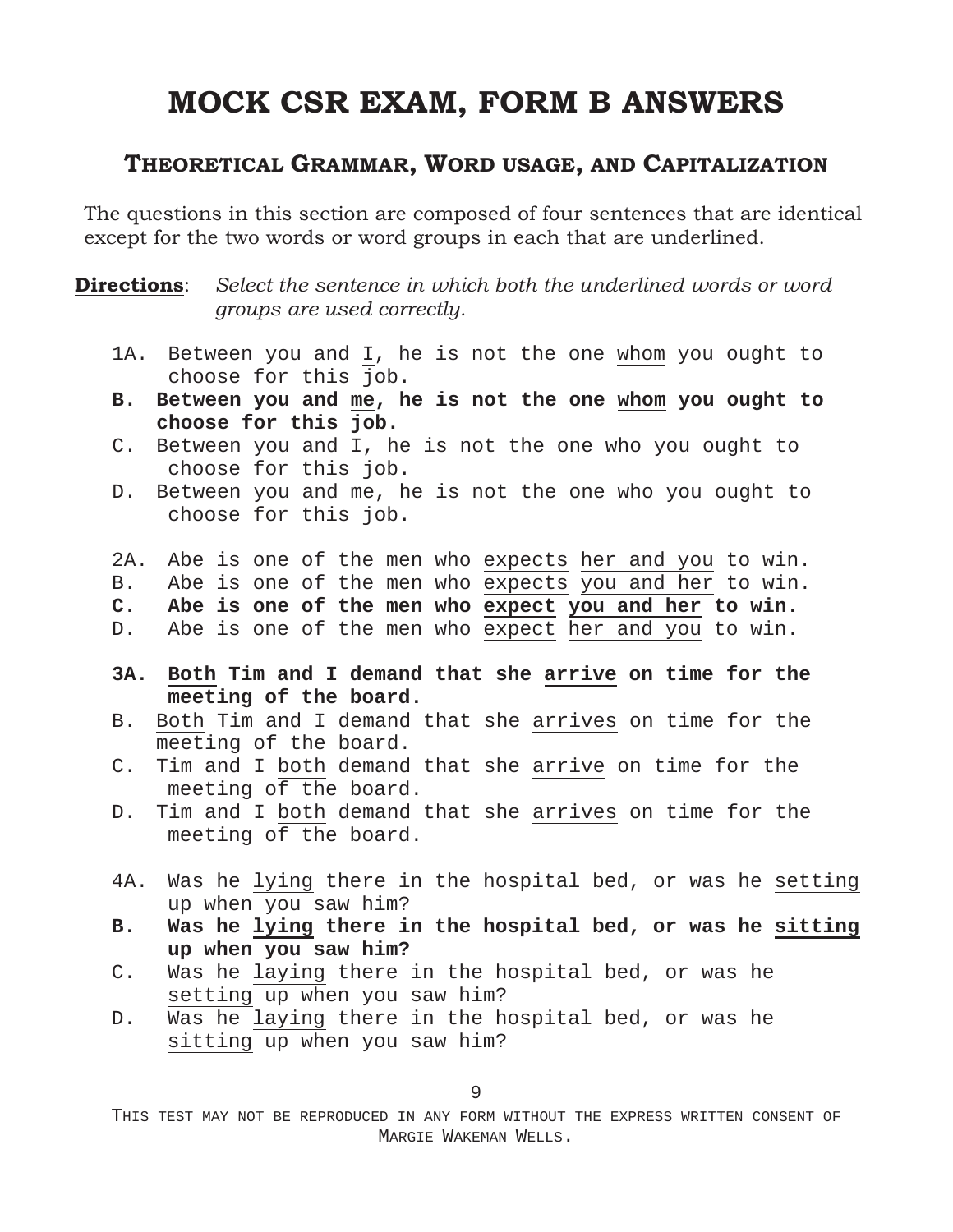- 5A. I don't remember if anyone had their own cell phone.
- B. I don't remember whether anyone had their own cell phone.
- **C. I don't remember whether anyone had his own cell phone.**
- D. I don't remember if anyone had his own cell phone.

6A. It is you who they think is to speak.

- **B. It is you who they think are to speak.**
- C. It is you whom they think is to speak.
- D. It is you whom they think are to speak.

7A. As I said, I wonder about him wanting to retire.

- B. Like I said, I wonder about him wanting to retire.
- C. Like I said, I wonder about his wanting to retire.
- **D. As I said, I wonder about his wanting to retire.**
- 8A. It was nowhere near enough and was very different than what we expected.
- B. It was nowhere near enough and was very different from what we expected.
- C. It was not nearly enough and was very different than what we expected.
- **D. It was not nearly enough and was very different from what we expected.**
- **9A. The number of selections is growing, and either the bosses or the foreman has to make the choice.**
- B. The number of selections are growing, and either the bosses or the foreman have to make the choice.
- C. The number of selections is growing, and either the bosses or the foreman have to make the choice.
- D. The number of selections are growing, and either the bosses or the foreman has to make the choice.
- 10A. Anyone of those people has a chance at this.
- B. Anyone of those people have a chance at this.
- C. Any one of those people have a chance at this.
- **D. Any one of those people has a chance at this.**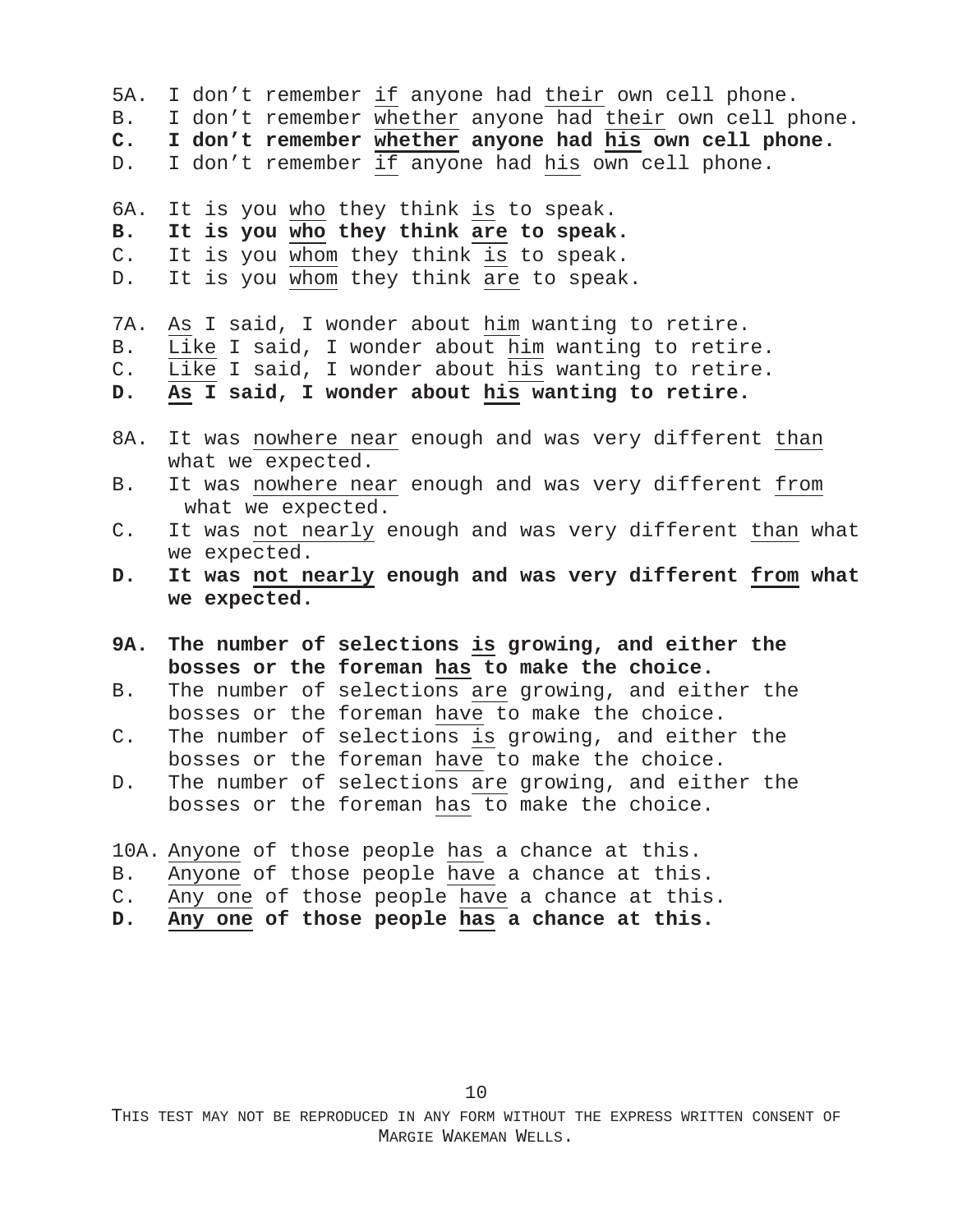11A. Every man and woman are to be given less actual choices. **B. Every man and woman is to be given fewer actual choices.**

C. Every man and woman is to be given less actual choices.

- D. Every man and woman are to be given fewer actual choices.
- 12A. Part of that notice in the magazines suggests that either it be sent to Jacobs or Ray.
- **B. Part of that notice in the** magazines **suggests that it be sent to either Jacobs or Ray.**
- C. Part of that notice in the magazines suggest that it be sent to either Jacobs or Ray.
- D. Part of that notice in the magazines suggest that either it be sent to Jacobs or Ray.

13A. He wanted it finished quicker than me. B. He wanted it finished more quickly than me. **C. He wanted it finished more quickly than I.** D. He wanted it finished quicker than I.

- 14A. **There are three of us on the lighting crew -- Howard, Jaime, and I -- that have gone there before.**
- B. There are three of us on the lighting crew -- Howard, Jaime, and me -- that have gone there before.
- C. There are three of us on the lighting crew -- Howard, Jaime, and I -- that have went there before.
- D. There are three of us on the lighting crew -- Howard, Jaime, and me -- that have went there before.

**15A. He said most of the class have done well on the test.** B. He said most of the class has done well on the test. C. He said most of the class have done good on the test. D. He said most of the class  $\overline{\text{has}}$  done good on the test.

16A. I am to assume neither of them is leaving, aren't I? **B. I am to assume neither of them is leaving, am I not?** C. I am to assume neither of them are leaving, aren't I? D. I am to assume neither of them are leaving, am I not?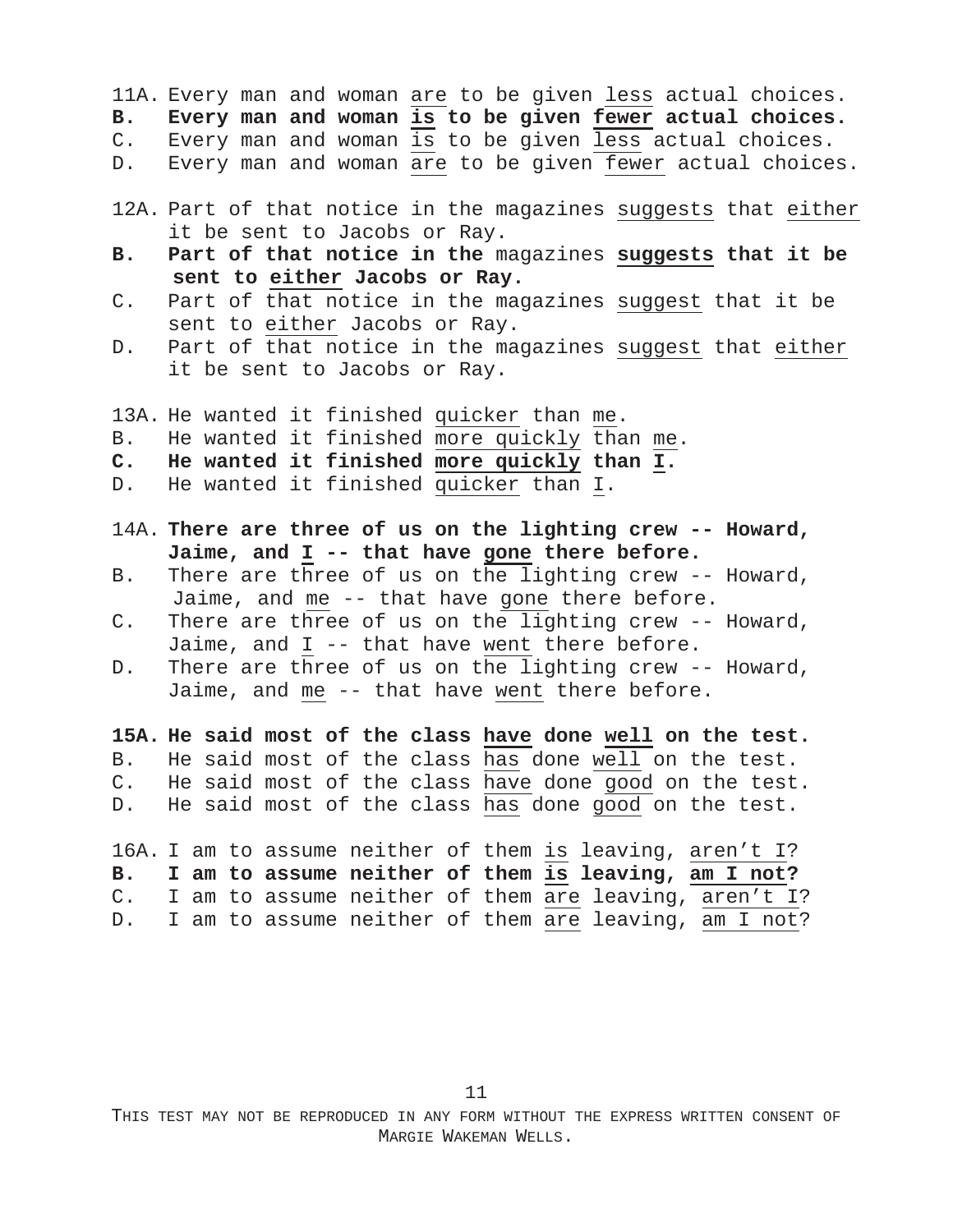- 17A. The reason for this problem is because it is being played too loud.
- **B. The reason for this problem is that it is being played too loudly.**
- C. The reason for this problem is because it is being played too loudly.
- D. The reason for this problem is that it is being played too loud.
- **18A. Jeff was thought to be he whom we were seeking; so we didn't look for any more possibilities.**
- B. Jeff was thought to be him whom we were seeking; so we didn't look for any more possibilities.
- C. Jeff was thought to be he whom we were seeking; so we didn't look for anymore possibilities.
- D. Jeff was thought to be him whom we were seeking; so we didn't look for anymore possibilities.
- 19A. If he would have sent it to me earlier, I could have been the one whom they called.
- B. If he had sent it to me earlier, I could have been the one who they called.
- C. If he would have sent it to me earlier, I could have been the one who they called.
- **D. If he had sent it to me earlier, I could have been the one whom they called.**
- **20A. I told them -- the doctor, the nurse, and her -- that she had lain there long enough for the cast to dry.**
- B. I told them -- the doctor, the nurse, and she -- that she had lain there long enough for the cast to dry.
- C. I told them -- the doctor, the nurse, and she -- that she had laid there long enough for the cast to dry.
- D. I told them -- the doctor, the nurse, and her -- that she had laid there long enough for the cast to dry.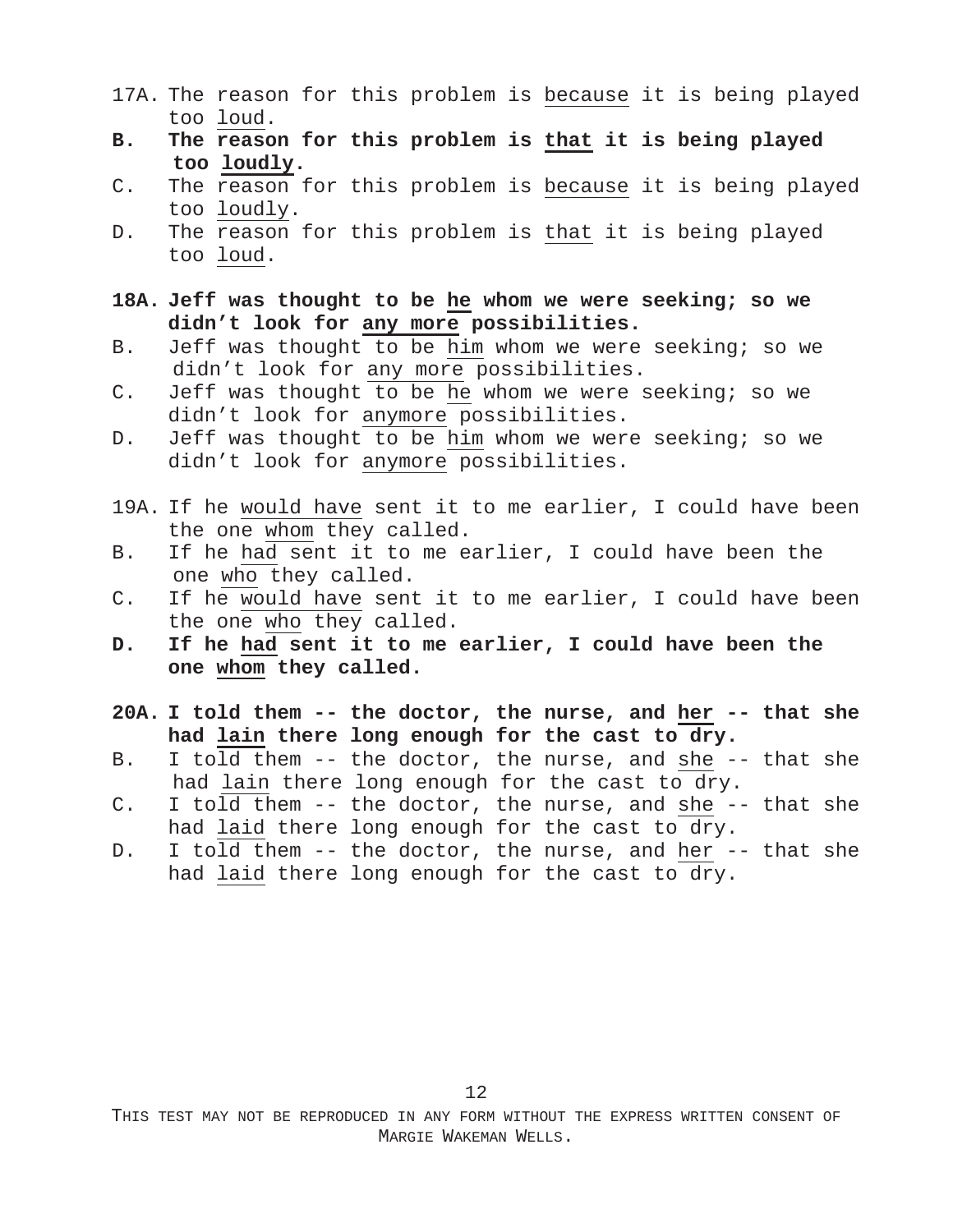## **PROOFREADING FOR PUNCTUATION, SPELLING, AND WORD USAGE**

This section consists of four-line cases. Each line in each case is a separate test item.

Read each case and determine whether each individual line in the case contains a punctuation error, a spelling error, a word usage error, or no error.

Capitalization, grammar, and hyphenation are not tested in this section.

**Directions**: *Select the option that designates the type of error*.

- A. Punctuation error: Commas, periods, question marks, quotes, dashes, apostrophes, semicolons, or colons that are used incorrectly, omitted, or misplaced.
- B. Spelling error: A word that is misspelled and forms no valid word. Example: *defendant* (correct) vs. *defendant* (incorrect).
- C. Word usage error: A word that is spelled correctly but used incorrectly. Example: principle/principal, affect/effect, flair/flare, rest/wrest, sometime/some time (limited to similar-sounding words).
- D. No error: The line contains no errors.
- 21 \_C\_\_ At the time the suspect was sited, the police 22 D were in the area. Based on the report, they 23 \_B\_\_ began a foot persuit immediately in the 24 B\_ predominately wooded area.
- 25 \_A\_\_ When he asked, "How far is it," what was
- 26 \_A\_\_ your response? Did you say to him "I don't 27 \_A\_\_ live in the area, and I have no idea?" He
- 28 \_A\_\_ was looking for his parent's house; right?
- 
- 29 \_D\_\_ His idiosyncrasies were not conducive to our
- 30 \_A\_\_ maintaining a good relationship, thus we
- 31 \_B\_\_ went our seperate ways. I later heard that
- 32 \_A\_\_ he had sought therapy, and was doing well.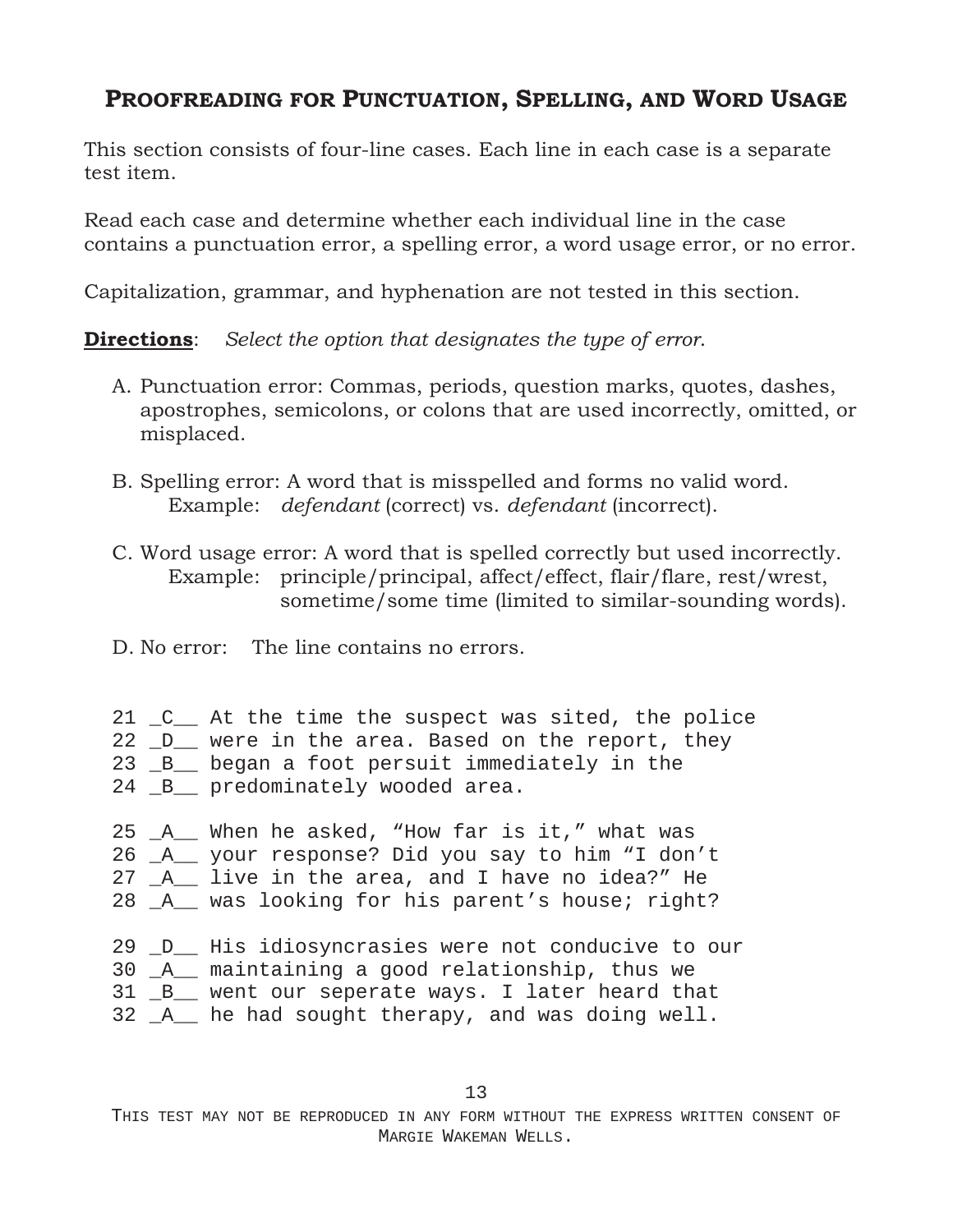\_D\_\_ I had gone to Dr. Haynes, who was located in \_A\_\_ Santa Monica, a specialist, Dr. Ray, that was \_D\_\_ recommended by Dr. Haynes; and a \_A\_\_ therapist, all three of whom helped me. \_A\_\_ He gave three excuses: no job, no insurance, \_D\_\_ no transportation - for what was happening to \_C\_\_ him. He was trying to pedal his wares on the \_B\_\_ streets in the vacinity of our neighborhood. \_D\_\_ Did you say to me, "I saw him clearly, sir"? \_B\_\_ Would you please indentify here the plantiff, \_A\_\_ whom you say you saw that night? If it \_A\_\_ please, Your Honor, the witness can just point. 45 \_C\_\_ I went to the capitol to meet with the staff of \_A\_\_ the company, and while I was there, intended to talk \_D\_\_ with the president regarding the abominable lack \_A\_\_ of production, work related production, at the plant. 49 \_C\_\_ It seemed not to phase her that she, after she \_D\_\_ was fired from the company, did not get support \_C\_\_ from her fiancée, Robb. Because he also worked \_A\_\_ for the company he was in an awkward position. \_C\_\_ To affect our plan, we saw a need to make companywide \_D\_\_ changes in the policies. That is what we wanted \_A\_\_ to accomplish with this new policy, that we create an \_B\_\_ organization that is more proffitable, more lucrative. \_A\_\_ The senator's failure to enact a law applicable \_B\_\_ to the problem as it exsists in this nation is \_D\_\_ inexcusable because there has been input from all \_A\_\_ factions about the necessity for it's passage. \_A\_\_ What did you mean yesterday when you used the word, \_A\_\_ absent? Did you mean that he was physically never \_A\_\_ there, or emotionally not there? Did he, in your \_C\_\_ opinion, aid you to surmount the hurtles?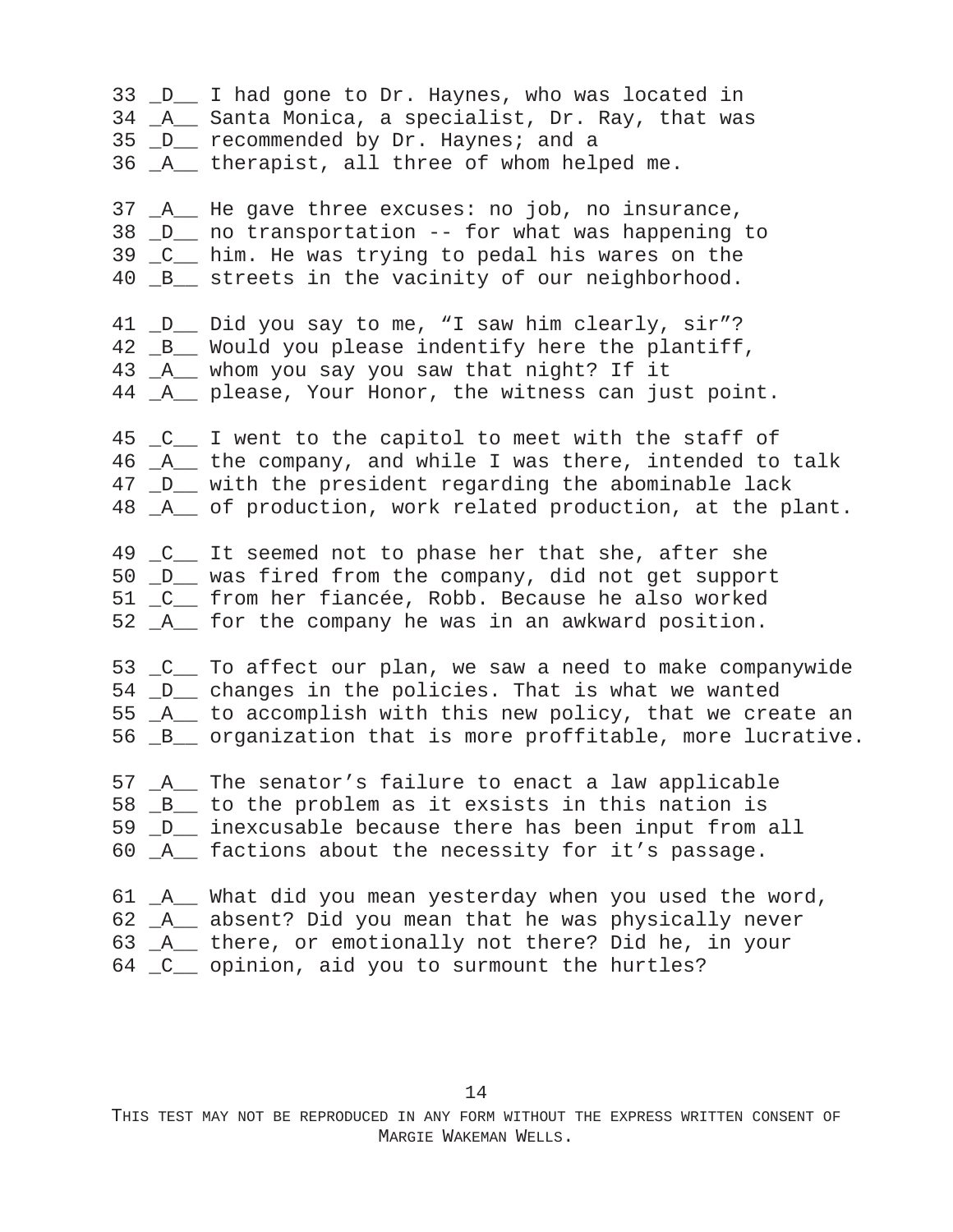\_A\_\_ The bank sent a brief note, but not the complete \_B\_\_ explanation that was needed, in my view. I accidently \_D\_\_ came across information that was supposed to be \_C\_\_ sent last week to the oversees sources.

 \_C\_\_ I am asking whether he is a Britain or a Canadian \_A\_\_ and when he came to own this land? I know that part \_C\_\_ of the acreage was seeded in the agreement the two \_D\_\_ signed with the Arnesses' attorney.

 \_A\_\_ Who did the electrical work for the company, was it \_C\_\_ Johnson? I know the wires were coated. Is he the only \_A\_\_ one that could decipher the system or was it well \_D\_\_ known to all? This is crucial, sir, to our case.

\_C\_\_ He owned an old coop, which he had spent a lot of

\_B\_\_ money to fix up and loved to drive. This occurance

\_C\_\_ devastated him. He regretted everyday that his

80  $B_{\text{max}}$  carelessness caused this unbelieveable accident.